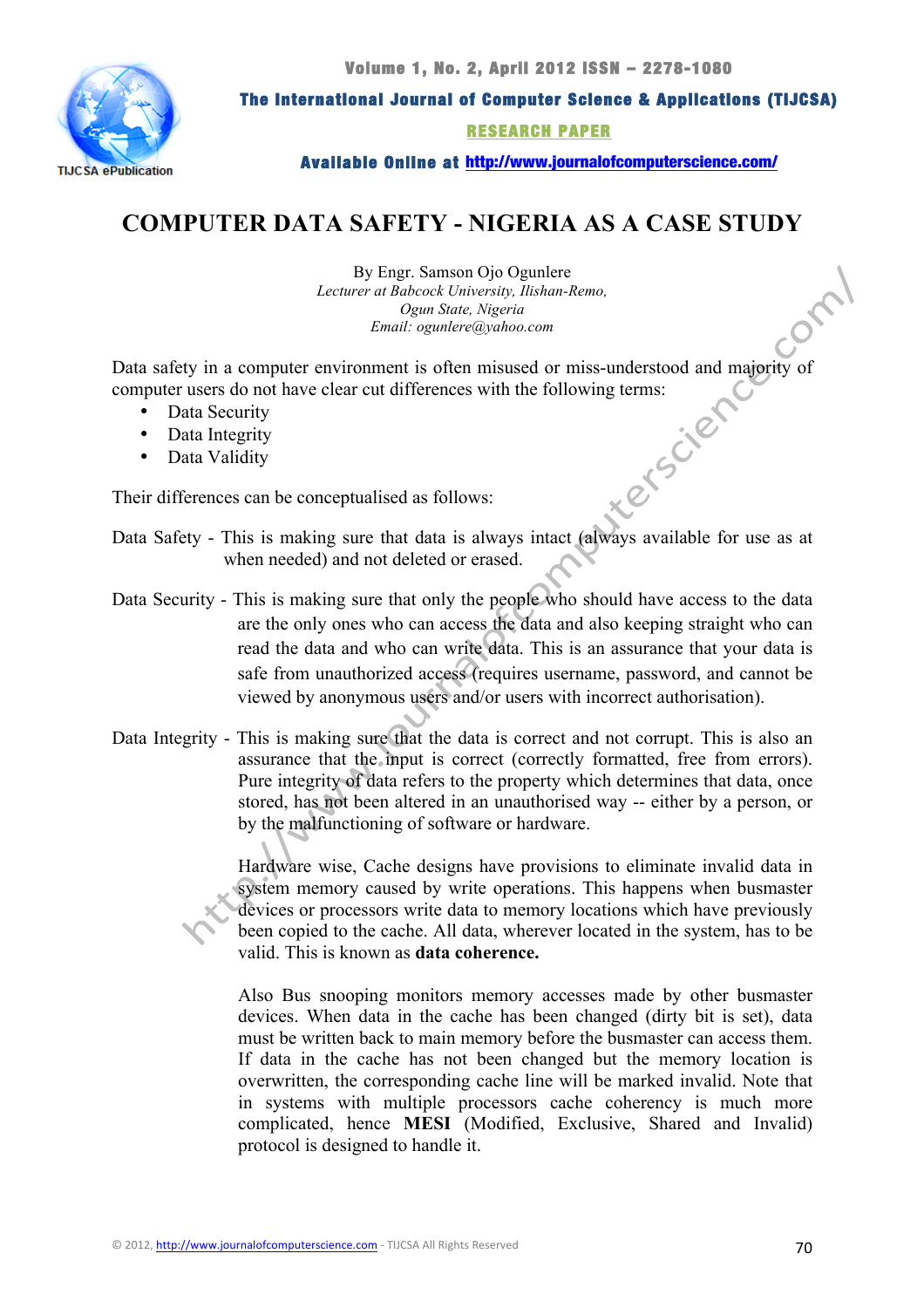Data Validity - Data validity has to do with determining if the data itself is valid. The context here plays a critical role. For example, one would not expect a name to contain the characters  $#$ ,  $\omega$ , or %. It can be said with reasonable safety that such a name is invalid (thus no data validity).

> Note that in some instances it is possible for data validity and integrity to fail on the same piece of data. For example, because of a hard disk crash, a person's name may change in such a way that it now contains the character '%'. Thus the integrity and the validity have been compromised.

> **Data Validity Errors** caused due to incorrect data entry are probably the most common data-related errors in a computer environment. These errors are also the most difficult to detect in the system. Data validity errors can be reduced by the use of data validation rules in the data fields. For example the date field in a database uses the DD/MM/YYYY format. A developer can incorporate a data validation rule such that DD does not exceed 31 and MM does not exceed 12. Note that in many cases simple field validation rules are may not detect data validity errors. In such cases, queries can be used to validate data fields. For example a query can be written to compare the sum of the numbers in the database data field with the original sum of numbers from the source. A difference between the figures indicates an error in at least one data element.

Having explained the differences between these often confused, misused/misunderstood computer terms, it is time to focus our attention on the article of this paper which is **computer data safety -Nigeria as a case study.**

To understand this from a computer point of view, the following concepts need to be understood:

- Power supply
- Backup
- Redundancy
- Archiving
- Electrical Storms (Lightning and thunder)
- Fire
- Flooding

# **Power Supply**

It is worth noting that good clean power free from failure/spikes/surges/brownouts or inconsistent frequencies are the first level of defense against data loss. Is this the case in Nigeria? Is the country free from power failure/spikes and surges? Your guess is as good as mine. For this reason alone, computer users in Nigeria will continue to be experiencing data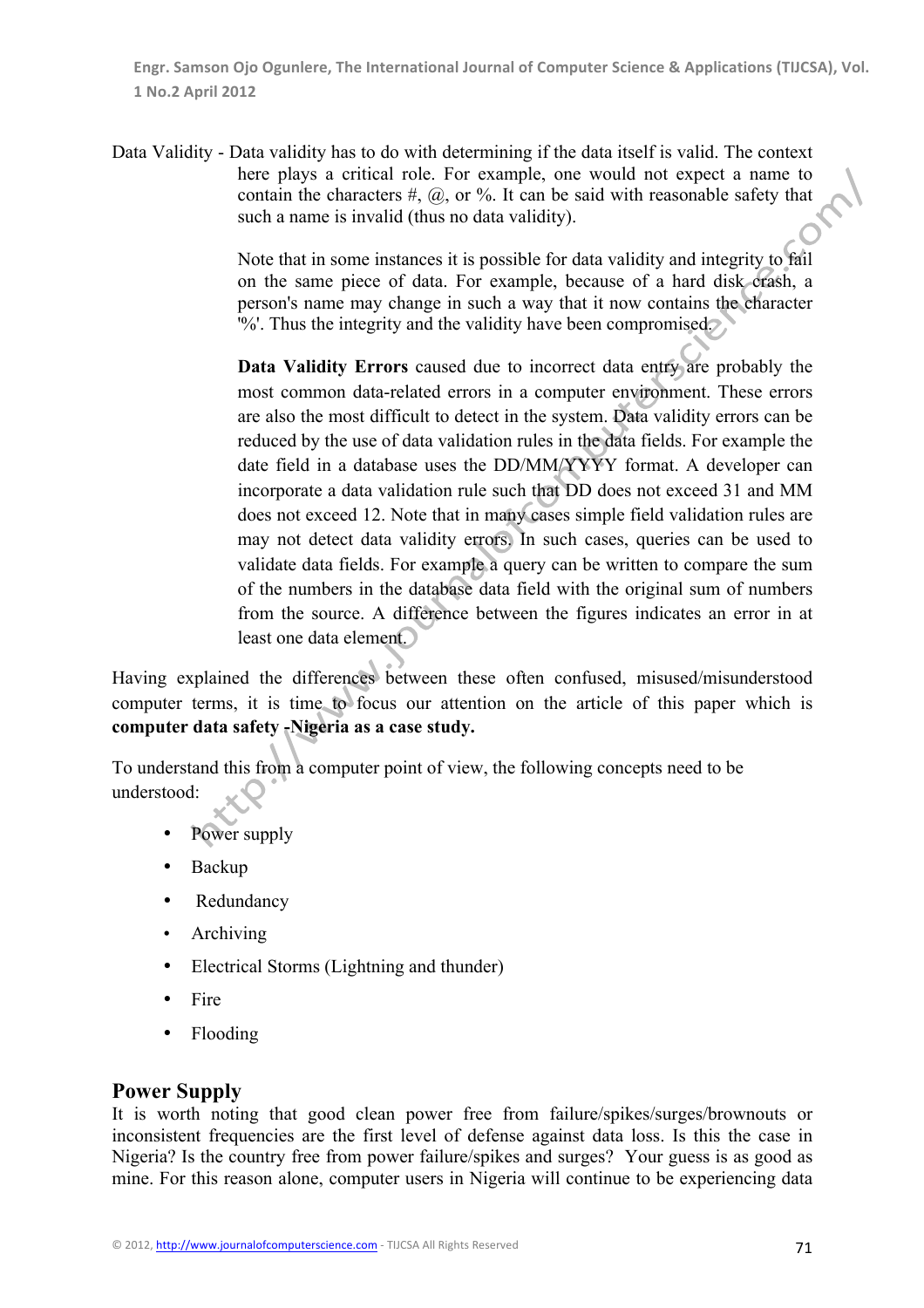lost or data insecurity either from constant power failure/spikes/surges and brownouts due to constant power outages, low voltages and over voltages.

#### **Remedies**

- i. The use of a stavol- motorized stabilizer or automatic voltage regulator with an on-line UPS (Uninterruptable power supply) is one of the surest ways in protecting data lost against power failure, surges and spikes. (*These types of AVRs have quick speed in dynamic response, low distortion, high adaptation to overload and high resistance to electromagnetic interference. They can properly absorb and control the noises and peak voltage of electrified wire netting).*
- ii. Another way of achieving data safety as a result of power failure or fluctuation is the use of an on-line (automatic) inverter which can be powered on automatically when there is power failure. The advantage of being sychronised with the main helps in eliminating spikes/surges/brownout or transient spikes during change-over which often play significant role during computer system hard disk head seek (during read and write operation).

Generally speaking, the more expensive and higher-wattage the PSU/Generating sets/Inverters/UPS and Stabilizers - the better it is likely to handle systems and be free from spikes/fluctuations/surges and brownout (but not necessarily on failure!). It is advisable to check the voltage/wattage load of the computer systems to that of the PSU efficiency before making a purchase or commitment. The load efficiency should be between 70 and 80% loads capacity of any proposed PSU (PSU or otherwise should be able to holdup efficiently and effectively).

### **Backup**

If there's one important task computer users regularly ignore, it is backing up of data, including important items like office documents, music, videos, and photos etc. Things go wrong sometimes: Computers may get viruses, hard drives may fail, fire, thunder/lightning and flooding may happen (normally refers to as act of GOD - Natural disaster). This happens all over the world but most prevalence in Nigeria due to lack of proper planning, ignorance and computer technology awareness.

Backing up data is a time-delayed replication of data, or should be. If it is instantaneous, it is useless. The entire point of backing up data is so that, if, in any moment, one accidentally deletes a file or develops system corruption, then the data is present elsewhere. If backing up is instantaneous and not time-delayed, then any changes such as a file deletion or otherwise are reflected in the backup, rendering it useless from a data recovery perspective.

The particular time-delay to choose for backing up data varies. Most businesses backup once a day, but for home users once a week is usually sufficient. That way if you lose a project during the week it's always there on another machine. Better backup systems allow multiple time-save-points, so that changes to data can be easily tracked and fixed if required.

One of the biggest reasons people forget backing up is that they don't know where to start, what tools to use, or how to go about it. The process is relatively simple these days and often completely automated if one really knows what to do and how to do it. Hence one needs no excuses when vital documents or records are all gone or missing due to none backing up. The following tips are ways and methods of effective back up.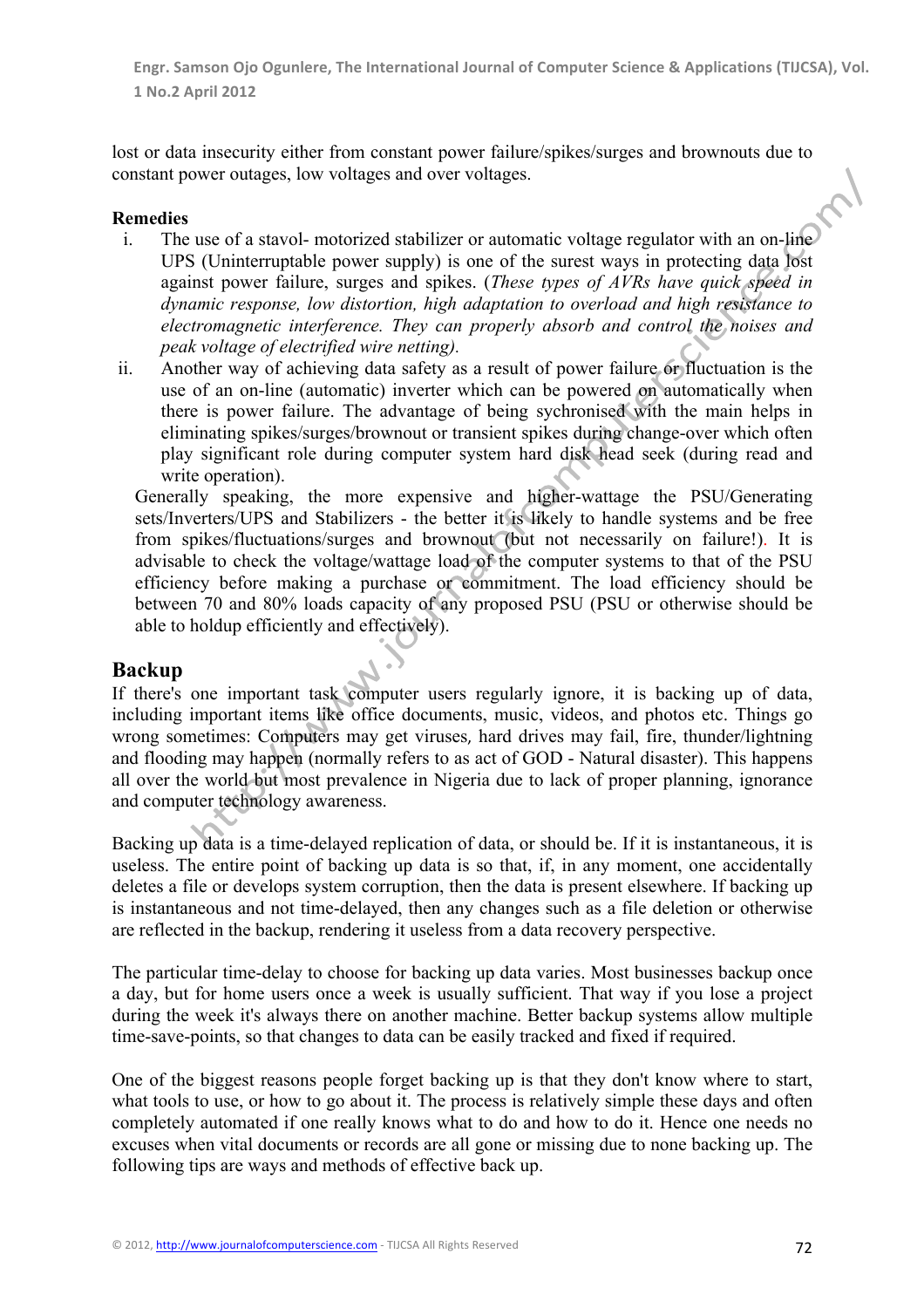## **i. Network Attached Storage**

NAS, or Network Attached Storage, are autonomous storage devices that sit on a network outside of the PC remotely connected via Wi-Fi or wired network. This technology is a tool of businesses that is more prevalent for personal use as the number of household PCs and file sharing networks increased.

In many ways, the computer treats a NAS device like any other hard drive. It will show up as a separate disk in 'My Computer' or as an icon on the desktop which could be accessed just as one would on any drive (external or otherwise). Since it's not directly attached to a PC, it can easily be accessed by several computers at once for sharing files. Even better, consumeroriented NAS boxes often come packed with additional features that make them an incredibly attractive choice for data storage, such as the ability to automatically back up data on a regular schedule (usually every night while asleep). And since a NAS device sits on a network separately from the PC, it should still be safe even if something disastrous happens to the entire computer.

NAS is still viewed as one of the best and most versatile method for data storage and backups but not often used in Nigeria, probably because of lack of awareness and the difficulty in setting them up than a USB hard drive.

# **ii. External hard drives with backup software**

The most common method for backing up data in the world which is also prevalent in Nigeria is the use of an external drive, like those from LaCie which come pre-packaged with software for easily duplicating files. Many drives come with a one-click solution, meaning one can press a button on the front of the drive or the desktop to begin an automatic backup. Any other backup software such as Acronis True Image, Time Machine, or the built in Windows backup tool are also used.

Other devices in this category that are often used for backing data are; the USB Flash Drives, blank CD/DVD, Tape streamers, Blu-ray media and drives. These devices come in different shapes and sizes. They are light and can easily be carried about with lots of stored information.

# **iii. Online Option**

Online file storage solutions are an excellent option, especially if one wants to share files between several PCs or save data for future use. Some Internet storage solutions are used without ever leaving the Web browser, while others add themselves to 'My Computer' like they're just another hard drive. Still others install small apps that work in the computer's background, syncing data to the Web without the user ever having to do a thing.

This option is becoming more popular in Nigeria as the most common method of data backup begins to fail and computer users become more aware of the importance of securing their vital information. This off-site method of backing up data has been proven as one of the safest way in keeping the computer data/information safe. This is true even in times of flooding or fire incidents, the data is safely kept on-line.

The only disadvantage in this method is the risk of hackers that may cause harm to the data being stored which may sometimes affect data integrity, rendering the data invalid.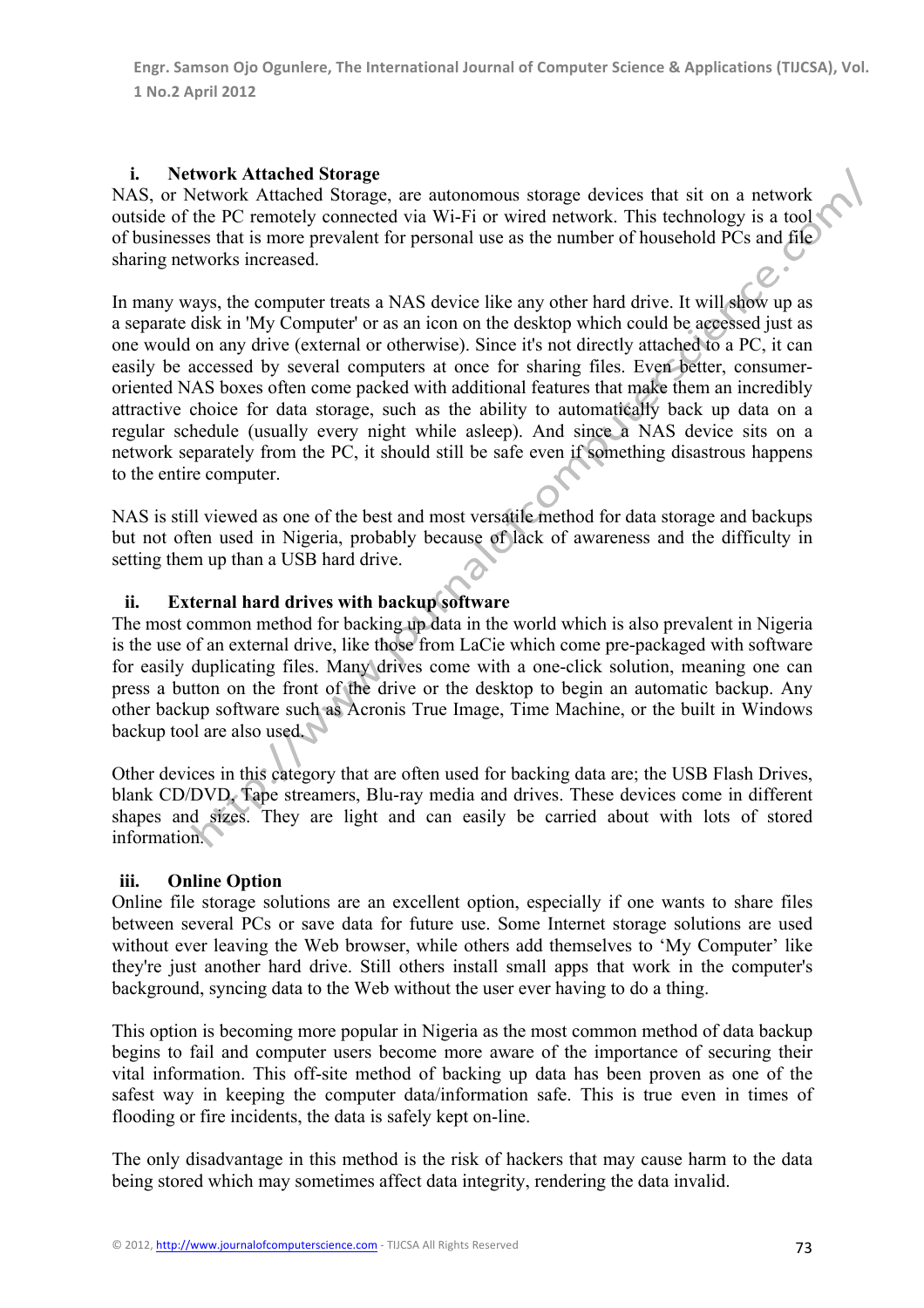Whichever backup method one chooses, it is important to separate the Power for the main machines and backup machines. This doubles the chances of data protection in the event of a surge/spike/blackout/brownout; ie. if power protection on one setup fails, the other may have survived, but if they are both on the same channel, both may burn. Actually though, the best thing to do is to keep the backup physically disconnected from power when not being used.

# **Redundancy (RAID)**

RAID is an acronym for Redundant Array of Independent Disks first described in a University of California at Berkeley paper entitled "A Case for Redundant Array of Independent Drives," published in 1987. The purpose of RAID is to set **fault tolerant** and **extremely fast disk arrays**. It is known as the **easiest set and forgets method**. Redundancy is not the same thing as backing up data. Redundancy is instantaneous - backing up is timelapsed. They serve different purposes, but both within the context of data loss. Generally within computers a certain level of redundancy can be achieved by having 2 or more drives in a RAID 1 (*uses two identically sized disks to make two copies of all data, or "mirroring/Duplexing").* As a result of the duplication of all data, available disk space is 50%.

When more than two disks in an array are mirrored, data are not only mirrored but also are striped. This method is called RAID 1+0 or RAID 10.

RAID 5 configurations which are also known as DDG (Distributed Data guarding) requires a minimum of three drives. In RAID 5 configuration, parity data is not stored on a dedicated drive but is distributed evenly across all drives.

The Advanced Data Guarding (ADG) RAID delivers higher fault tolerance similar to RAID 1 while keeping capacity utilization high. This configuration protects data from multiple drive failures while only requiring the capacity of two drives to store parity information. This higher level of protection is ideal where large logical volumes are required.

By writing everything on the computer to both disks at the same time, a *RAID array* ensures that even if one of the hard drives fails, the computer will operate normally as long as the other still functions. That means, any RAID configurations adopted covers against one of the drives dying or crashing. However, if one accidentally deletes a file or experience file-system corruption, redundancy does not help. That's where time-lapsed inter-computer redundancy ( ie. Backing up) helps.

# **Archiving**

Archiving achieves the safe storage of non-active data or projects. It can be regarded as separate from backing up as it is predominantly for non-active as opposed to active data, so the storage methods can be permanent (ie. read-only like CDR/DVDR) if desired, and onceonly as opposed to recurrent. This form includes optical disc storage (cd/dvd/blu-ray), tape storage (though less common nowadays) and external computer/hard drive storage. Generally if the data is important, a mixture of two or more forms of archival is good for data safety purposes. This achieves a certain amount of redundancy and also allows for more safety where one particular media might be faulty or have a shorter life-span. For proper safety, it is advisable to keep some of these storage devices far away from the computer building where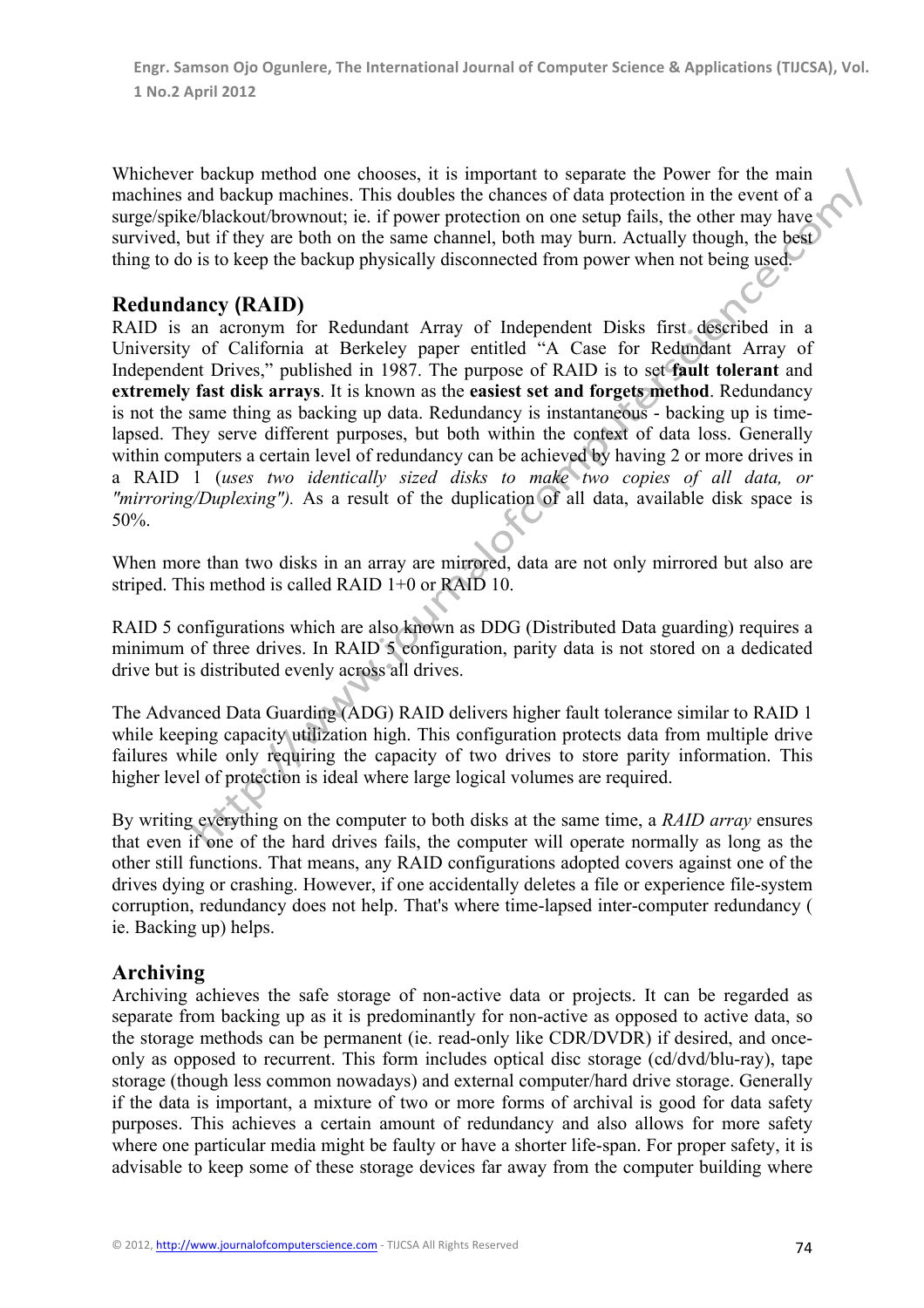the data saved is in use. More often than not, the NAS and Online options mentioned earlier have more advantages than the archiving.

# **Electrical Storms**

Electrical storms are composed of **lightning and thunder**, typically accompanied by heavy precipitation. Each storm forms in large cumulonimbus clouds (thunderheads) stretching one to five miles in diameter with a height of about 25,000 feet.

Electrical storms are an amazing phenomenon. Although lightning can instantly destroy any object in its path, it is not considered a very dangerous natural disaster. It is a very isolated event as each lightning strike only affects a minimal area and rarely kills or injures humans and animals. Lightning does contain a significant amount of power, reaching temperatures hotter than the surface of the sun, and creating shockwaves that is known as thunder.

Electrical storms are very common in Nigeria as they are very devastating to computer/communication equipment (most especially during the raining season period, between the months of March to November – Though global change effect may affect this statistic) as most computer users play ignorance thereby blaming nature (Act of God) for their inadequacies or proper preventive planning. When lightning or thunder strikes in an area that computer buildings are not well grounded or protected with lightning and thunder arrestors, computer equipment could be damaged, that may result in huge data loss. This is prevalence in Nigeria.

Electrical storms can also cause power failure/spikes/surges/brown or inconsistent frequencies which are the first level of defense against data loss. Therefore, the best prevention to life and property (most especially to computer data loss) is adequate provision and protection against these natural disasters by installing powerful anti-thunder/lightning gadgets in all computer/communication buildings. This should be done or carried out by professionals in their chosen carrier.

Lightning is the leading cause of forest fires, igniting trees and burning entire forests in most advance countries like America and Australia thereby endangering human life and other properties if adequate protection is not in place.

# **Fire**

Fire disaster is another impediment to computer data loss and life endeavour. The rate of fire accidents in Nigeria, where hundreds of lives and property worth billions of naira are lost annually to fire disasters, has become a subject of concern among the citizenry. Fire incidents have contributed more than 25% death to life and properties (including computer systems) in recent time in Nigeria. This is especially so considering the use and storage of fuel and other explosives in houses and office buildings to operate power generating sets. Other causes that may have resulted to the various fire disasters in the country include accidents and carelessness, faulty wiring, reckless use of electrical appliances and heating gadgets, unattended stove and gases, children playing with matches among other causes.

For instance, an estimate of 7,129 fire accidents, about 990 lives are lost annually in the country; while the United States Fire Administration (USFA) statistical analysis showed that there were about 3,320 deaths and that 17, 000 fire-related injuries occurred in the year 2008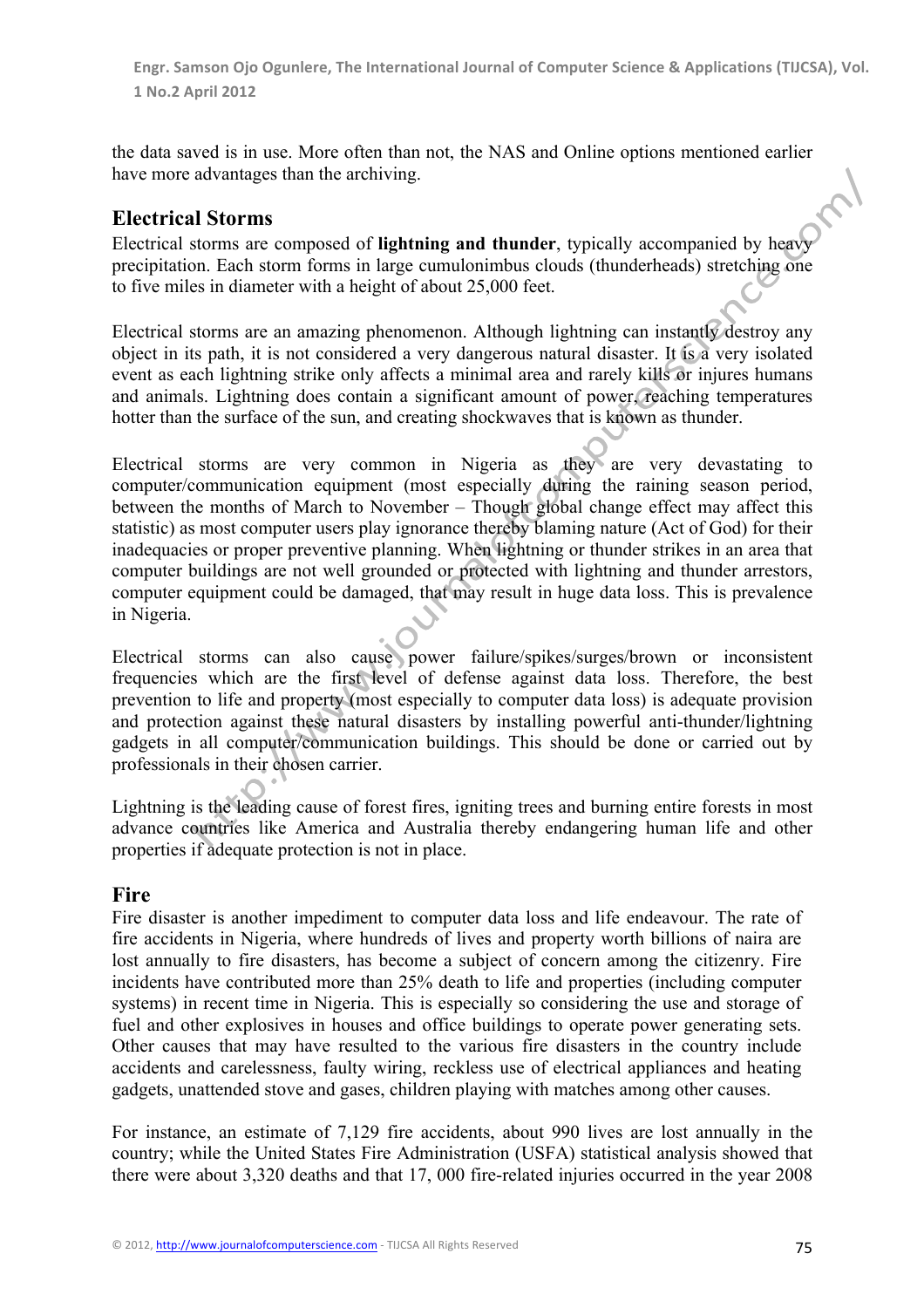(quoted Abubakar Jimoh- Sunday Tribune, 08 January 2012). This statistic has been on the increase in recent time.

Electrical appliances are other serious reasons for fire outbreaks in office buildings in Nigeria, destroying and damaging vital documents and information. An Indian safety expert, Srinivas Katta (2011) identified such electrical conditions that can be fire hazards to include damaged electrical conductors, overloaded sockets and extension cords, faulty wirings, blown fuses, low quality electrical equipment, malfunction of electrical devices, loose electrical connections, and lack of clearance between electrical heating devices and combustible materials.

For office buildings where computer/communication and other valuables are stored, powerful fire alarm systems should be installed to forestall any ugly fire outbreak that may threaten life and properties. Also, at the strategic places, standardized fire extinguishers in home, office and public auditorium should be installed. The use of wrong fire extinguishers should be avoided. Mostly, fires are extinguished by water or sand. Special foam chemicals are used in case of oil fire; electric fires are extinguished by switching off electricity and using carbondioxide gas to extinguish the fire.

Early detection of fire is a very crucial step in fire protection and this should be ensured through individual alertness, fire safety awareness, volunteer system and automatic fire detection systems (such as fire, smoke, heat of rise, halogen gas system, audible and visual alarms on anticipated fire).

# **Flooding**

The effect of flooding on computer data and computer equipment in general, life and other properties cannot be over emphasized, and Nigeria in this regard is no exception. In recent times, most big cities in Nigeria have witnessed serious flooding due to blockages of drainages (gutters canals) resulting in the destruction of life and properties. Hence it is advisable to have a raised floor built in swamp areas as well as low level areas in computer installation rooms or better still, avoid installing computer equipment in the basement and ground floor. This will forestall flooding.

A flood is caused by excess water surpassing the limits of its confines. A flood can happen during a myriad of events, including heavy rainfall and overflowing river banks. Floods present a significant danger with enough force to sweet away massive objects such as building, cars and trees, even human being etc.

Floods make an enormous impact on the environment and society. Floods destroy drainage systems in cities, causing raw sewage to spill out into bodies of water. Also, in cases of severe floods, buildings can be significantly damaged and even destroyed, affecting office equipment. This can lead to catastrophic effects on the environment as many toxic materials such as paint, pesticide and gasoline can be released into the rivers, lakes, bays, and ocean. Floods may also cause millions of dollars worth of damage to a city, both evicting people from their homes and ruining businesses.

Nigerian should be grateful to God for not, encountering some dangerous natural disasters like Hurricanes, Tornadoes, Volcanoes and Earthquakes at least for now because such happenings can be very devastating to life and properties due to lack of adequate preparation